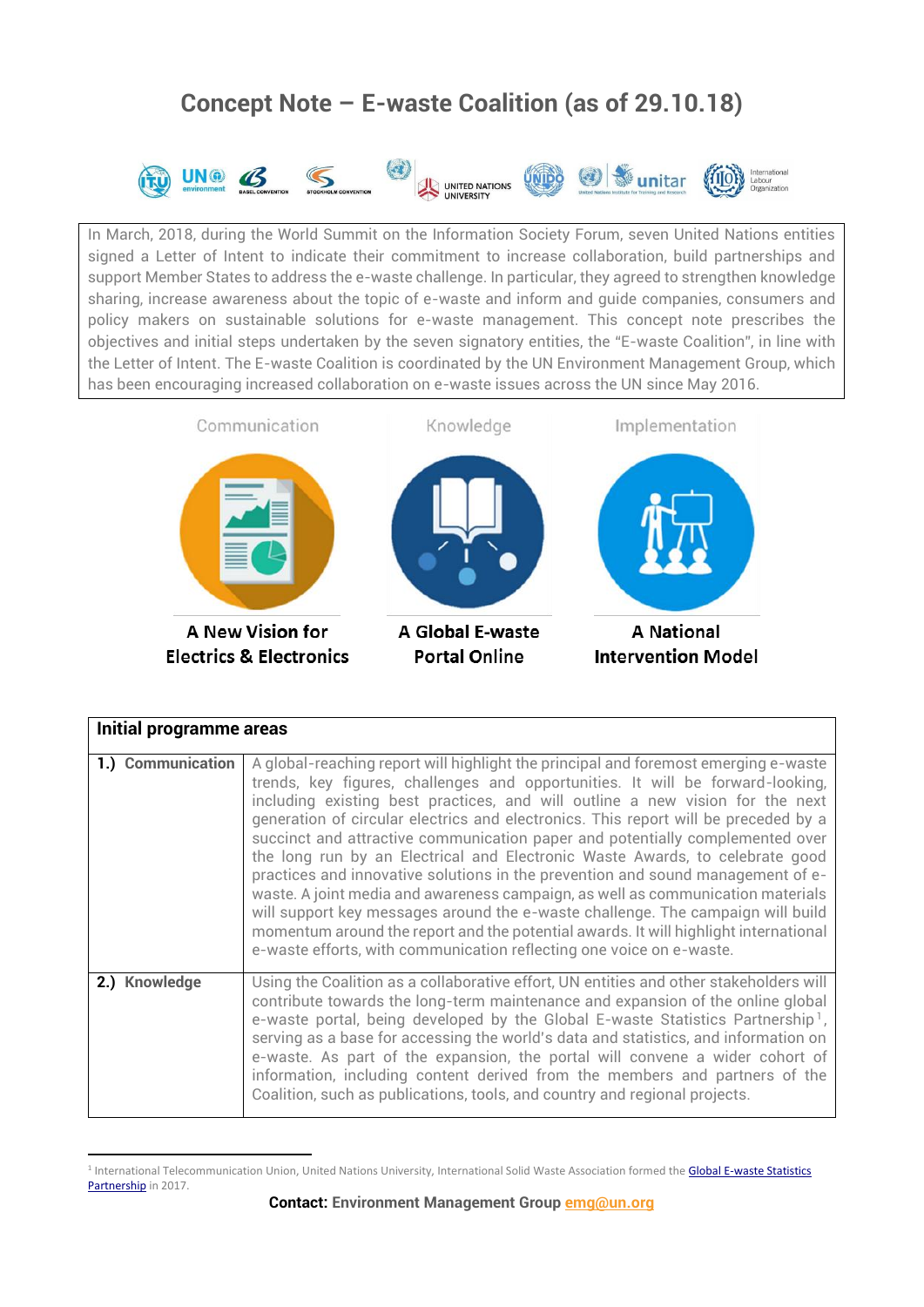| 3.) Implementation | Stakeholders will jointly develop an intervention model for the implementation of e-<br>waste work at the country level. In accordance with theories of change in<br>international development, the model will provide a logical framework or mapping<br>technique to explain how a given set of interventions is expected to lead to concrete<br>development change, drawing on a causal analysis based on available data and<br>evidence. The model will facilitate the identification of (i) solutions to systematically<br>address the root causes of e-waste challenges, (ii) the underlying assumptions and<br>risks, as well as (iii) suitable approaches for the way forward in order to successfully<br>implement the desired interventions. As a first step, the Coalition will identify a |
|--------------------|------------------------------------------------------------------------------------------------------------------------------------------------------------------------------------------------------------------------------------------------------------------------------------------------------------------------------------------------------------------------------------------------------------------------------------------------------------------------------------------------------------------------------------------------------------------------------------------------------------------------------------------------------------------------------------------------------------------------------------------------------------------------------------------------------|
|                    | country to pilot the model.<br>The intervention model will include the following stages: identification of a focus<br>country, e-waste value chain analysis, concerted policy dialogue, national e-waste<br>strategy and data, and investment in and implementation of the e-waste strategy.<br>The Coalition will engage with national authorities; working in particular with<br>ministries of the environment, communication labour, employers' and workers'<br>organisations, academia and statistics offices, to provide technical assistance.                                                                                                                                                                                                                                                  |

## **Structure and membership**

The EMG Secretariat is providing coordination support for the E-waste Coalition.

This support is guaranteed until September 2019, until the point at which *inter alia* the Coalition is further formalized.



Formalisation would include discussions on support and coordination of the Coalition and a future governance and membership structure for the participating organisations.

The Letter of Intent signatories will work, for the meantime, in a non-binding manner in this E-waste Coalition.

For the foreseeable future, and relying on voluntary collaboration, the Coalition members and partners will fulfill the *areas of cooperation* listed in the Letter of Intent which are transposed into the three *programme areas* above.

### **Loose membership and financing arrangements:**



The E-waste Coalition is comprised of the Letter of Intent signatories *(members)* and supporting organisations from outside the UN system *(partners).*

Other UN organisations working on the topic of ewaste may join the Coalition, as members, by signing the Letter of Intent, upon the consensus of all existing signatories.

The *members* will work with public and private sector *partners*, and organisations such as World Economic Forum and World Business Council for Sustainable Development who represent these sectors, to connect with relevant networks and attain substantial influence from actors outside of the UN system.

Either as a *member* or *partner*, there are no barriers to entry or exit, to and from the E-waste Coalition.

### **Contact: Environment Management Group [emg@un.org](mailto:emg@un.org)**